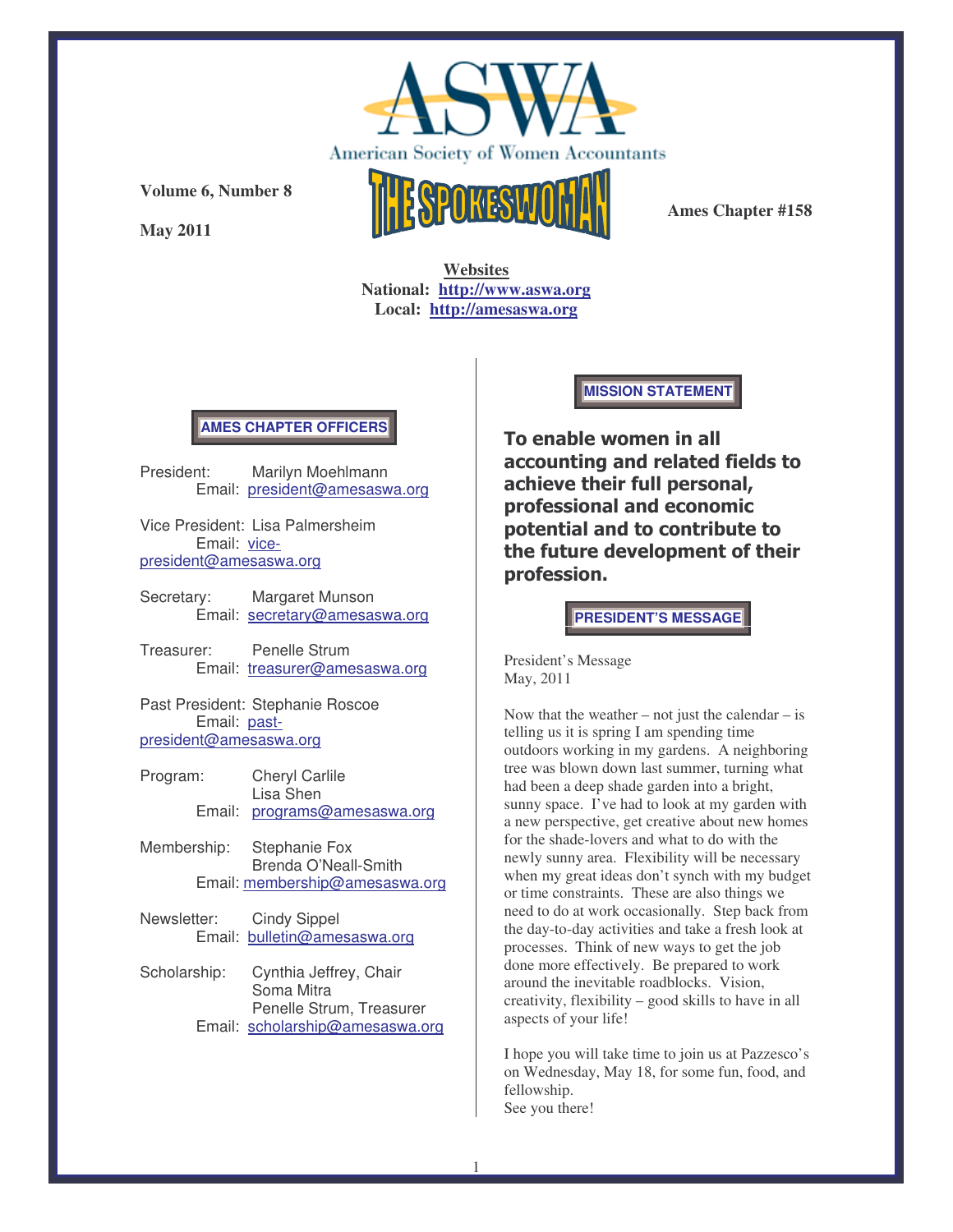

**May 2011**



**Ames Chapter #158**

## **Websites National: http://www.aswa.org Local: http://amesaswa.org**

Marilyn Moehlmann President



**Topic:** *Small Business Creation and Growth*

Location:

# **Pazzesco Pasta and Chophouse**

6008 W Lincolnway Ames, IA 50014 www.pazzescochophouse.com

**RSVP:** See Evite

**April 2011 MINUTES**

April Minutes American Society of Women Accountants Ames Chapter #158 Membership Meeting April 20, 2011

Call to Order: The April Membership Meeting of the Ames Chapter #158 was called to order by President Marilyn Moehlman in Ames at 7:20 pm on Wednesday, April 20, 2011. Those in attendance were members Cheryl Carlile, Kayla Christensen, Jan Duffy, Karen Jacobson, Soma Mitra, Marilyn Moehlmann, Kate Mulder, Margaret Munson, Lisa Palmersheim, Stephanie Roscoe, Cindy Sippel, Kathy Strum, and Penny Strum. A quorum was present.

- Minutes: Karen Jacobson moved and Kate Mulder seconded that the March minutes be approved as printed in the bulletin. Motion carried.
- Treasurer's Report: Penny Strum presented the treasurer's report for March. The

### AGENDA – May 18, 2011

- 1. Call to Order
- 2. Quorum
- 3. Approval of Minutes
- 4. Treasurer's Report
- 5. Committee Reports
	- a. Membership
		- b. Program
		- c. Bulletin
		- d. Scholarship
	- e. Outreach
- 6. Old Business
	- a. Regional Conference Update
	- b. Financial Literacy progress report – Karen Jacobson
- 7. New Business
- 8. Announcements
- 9. Adjournment

**MEETING INFORMATION**

| Date:          | <b>Wed, May 18th 2011</b>                                                                           |
|----------------|-----------------------------------------------------------------------------------------------------|
| T <u>ime</u> : | 5:30 PM Social Time<br>6:00 PM Speaker<br>7:00 PM Dinner                                            |
| Speaker:       | <b>Helena Poist, Contract</b><br><b>Associate, Small Business</b><br><b>Development Center, ISU</b> |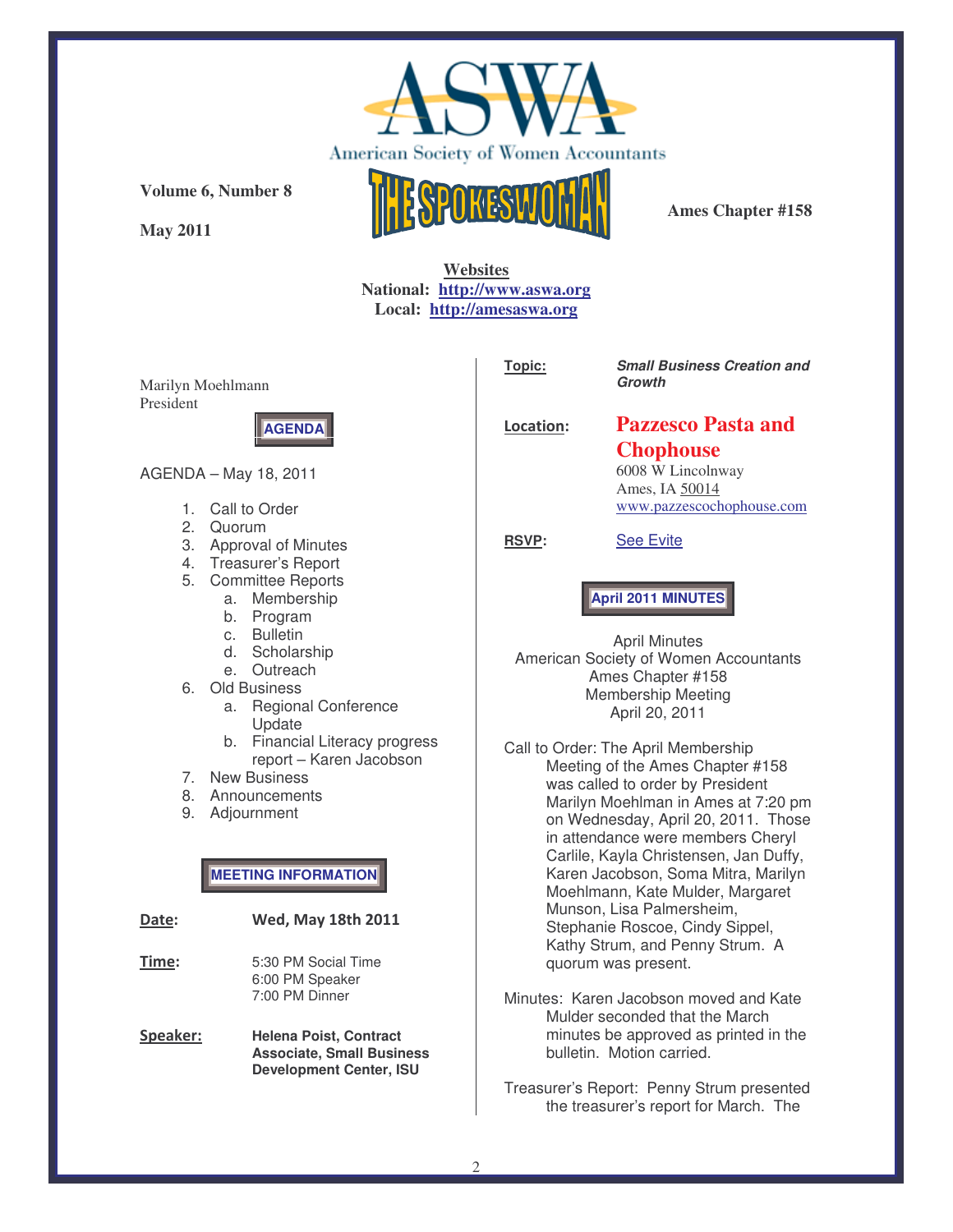

**May 2011**



**Ames Chapter #158**

**Websites National: http://www.aswa.org Local: http://amesaswa.org**

scholarships were paid. There were no other expenses. The report will be placed on file for review.

#### Committee Reports

- A. Membership: No report
- B. Program: Cheryl Carlile reported that the committee is working on the May program. The annual planning meeting will be held in June this year because of the regional conference in July. Installation of officers will occur at the June meeting. Officers and committee chairs are reminded to bring committee reports to the meeting in June.
- C. Bulletin: Watch email for the bulletin reminder.
- D. Scholarship: Scholarships were paid. The top candidate's application was submitted to National.

Old Business

A. Regional Conference: Stephanie Roscoe reported that planning for the regional conference to be held in Ames July 15-16, 2011, is going well. The Web site has been updated with conference information. The link to PayPal will be on the Web site by the end of next week. National will send out three notices about the regional conference: the first two will go to all members, the third to members in the region. The committee will ask that the third reminder be sent to all members in the adjoining states. The committee will be looking at the Memorial Union on Friday. The brochure will be finished

soon. Speakers have been contacted but not all have confirmed. Jan Duffy will see about getting a contact list from the Iowa Society of CPAs and Marilyn Moehlmann will see about getting a list of IMA members. The committee will look into Facebook and Linked-In. Members are asked to solicit and/or contribute silent auction items to raise money for the Foundation and for our local chapter scholarship. Email Stephanie or Penny with ideas/pledges.

B. Outreach: Karen Jacobson reported that she and Brenda O'Neall-Smith met with Kristin Pates who coordinates the United Way Women with Initiative financial literacy program. They do not need teachers but are looking for individuals to serve as mentors for participants after they complete the program. The committee will contact high schools in Ames, Story City, and Nevada to see if there is a need for programs. They will also contact Mitchellville about working with soon-tobe released inmates.

### New Business:

A. Election of Officers: Cindy Sippel moved and Karen Jacobson seconded that the slate of officers reported in March and printed in the bulletin be approved by unanimous consent. Motion carried.

Announcements: None.

Adjournment: Meeting adjourned at 8:10 pm.